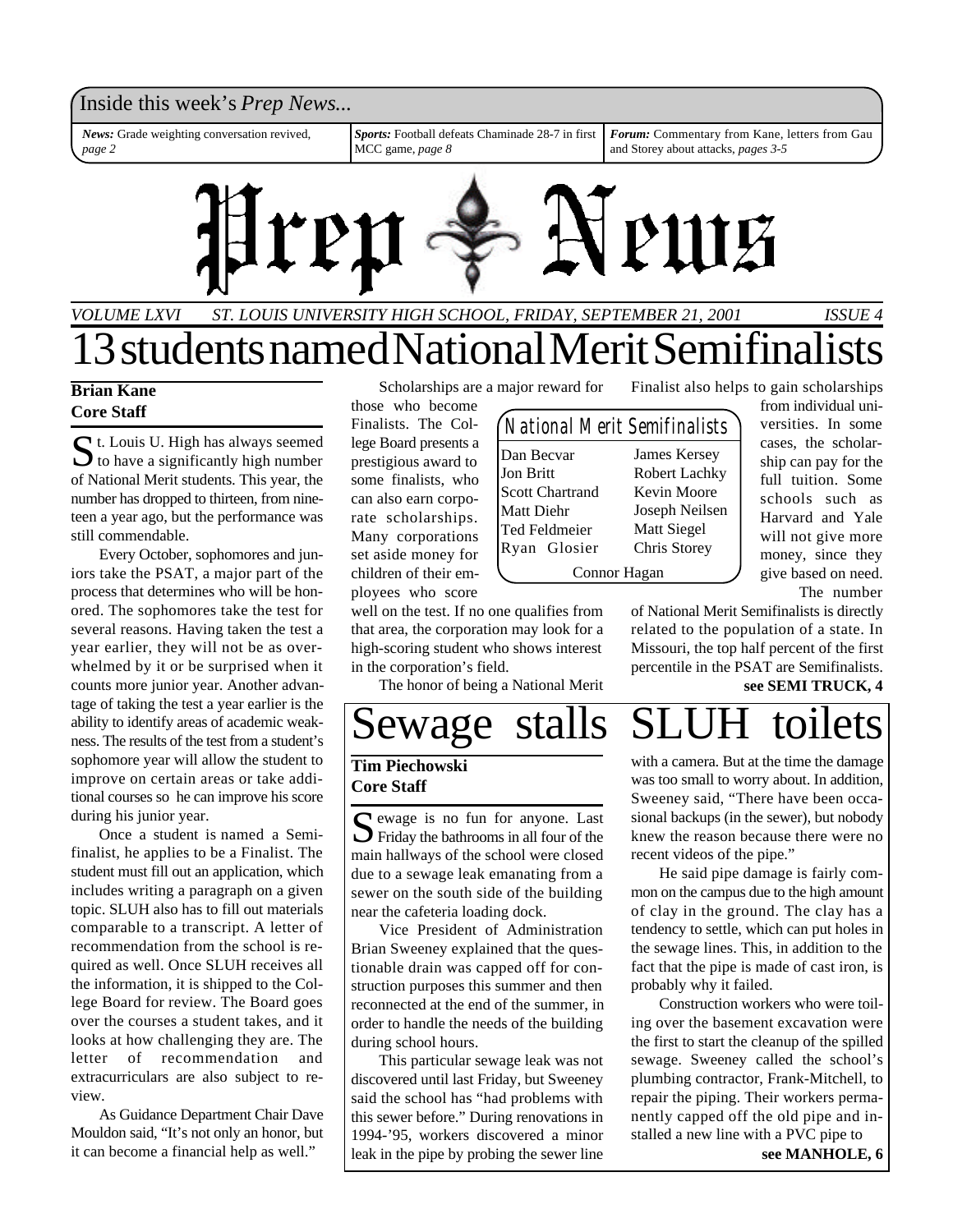## 2 **Sports** September 21, 2001 Faculty unofficially debates weighted grades **News**

### **Dan Butler Reporter**

It has proved to be a challenging<br>question, one that incites debate and t has proved to be a challenging brings about uncertainty. Many feel that something needs to be done, although there seems to be no clear-cut solution to the problem of whether or not to weight grades at SLUH.

A variety of teachers have their own solutions to this problem, and many hold strong opinions on the topic. There are pros and cons to both the unweighted system SLUH currently abides by and a possible new weighted system that some hope for.

Probably the biggest factor in the debate over weighting is the incentives it would offer students in AP courses or any other advanced courses that would carry weight. Should students be compensated for taking more challenging classes?

Many think that with the added incentive of the ability to obtain a higher grade, students would be challenging themselves for the wrong reasons. "It is the student's decision to enroll themselves in AP courses in order to learn, not to obtain higher grades," explains AP Physics teacher Paul Baudendistel.

"It's all a matter of equity," counters counselor Ken McKenna. "At this point it seems more fair to give students a reward for taking on a demanding schedule."

Another problem that could arise from weighting would be unqualified students registering for AP classes in the hopes of bumping up their GPA. Although some faculty members feel this is a legitimate worry, counselors Dave Mouldon and Ken McKenna believe they have a good solution—a "gatekeeper"-type system. Mouldon explains, "If all advanced courses would adhere to the Honors English standard (where prerequisites and teacher recommendations are needed to be placed in the class), then there would not be a problem of unqualified students taking the AP classes."

Most everyone is aware of how much influence GPA and class rank have on college admissions officers. Mouldon conducted a survey of top selective colleges last year, concluding that most colleges are aware of both the difficulty of SLUH and the fact that our GPAs are unweighted. "All colleges deal with grades and class rankings in their own way," he says, meaning that while some weight a student's GPA on their own, others take previously weighted grades and recalculate them on the standard 4.0 scale.

The controversy seems to be in the area of scholarships rather than admissions. While the class rankings are already adjusted in order to allow for ties at a certain rank, they currently do not account for any type of advanced classes. A student taking every AP class available and getting a lower GPA is still placed behind a student taking all "normal" courses who has a slightly higher GPA, while if the courses were weighted, the rankings would be reversed.

Mouldon agrees that while "College admissions officers are aware of this, (some) scholarship committees won't change their criteria." This means that rankings are very relevant topics when **see HEAVYWEIGHTS, 6**

# Dulac recovers after summer stem cell transplant

### **Peter Segrist Reporter**

As the 2000-'01 school year was<br>winding down last spring, thens the 2000-'01 school year was sophomore Chris Dulac's mind was focused on the stem cell transplant he would undergo in a few short weeks. Having endured roughly 18 months of chemotherapy prior to the procedure, Dulac prepared for the critical day that would determine his future.

Dulac was diagnosed with T-cell lymphoma after his doctors found a tumor in his chest in August of 1999. T-cell lymphoma is a type of cancer which, after infecting the first few initial infectionfighting white blood cells of the body's immune system, spreads to all other white blood cells, forcing them to take on an atypical nature as cellular reproduction occurs.

As Dulac knowledgeably points out,

the procedure performed on him was a stem cell transplant, in which there is "no surgical harvest of stem cells from the bone"—somewhat different from a bone marrow transplant. In a bone marrow transplant, there is an actual harvest of stem cells through operation. In a stem cell transplant however, the donor—in Chris's case, his brother Jason—is given a drug in order to induce hyperactive production of stem cells within the bone marrow itself. These excess stem cells then flow into the blood stream, at which time they are transplanted intravenously from donor to recipient.

The procedure, originally planned for June 7, was performed one week later, on the 14th. Dulac remained in the hospital for three weeks in order to give his immune system a chance to recuperate and his body an opportunity to begin producing the newly introduced blood cells. He was released from the hospital to return home in early July. His release was "amazingly quick," according to Dave Mouldon, Dulac's counselor here.

Following the procedure was a period of roughly 100 days during which it is important for the patient to remain at home in a relatively low-bacteria environment in order to give the immune system a good chance to redevelop. According to President Paul Sheridan, S.J., who has been in direct contact with the Dulac family about every ten days, Chris "is just coming out of the critical hundred days and seems to be doing very well."

Mouldon also described Dulac as being in "really good spirits." Commenting on the support of his family, Mouldon described Chris's mother, Jennie, as "a true jewel" who has "really been there for him."

Even with SLUH's difficult curriculum, Dulac has somehow managed **see DULAC, 12**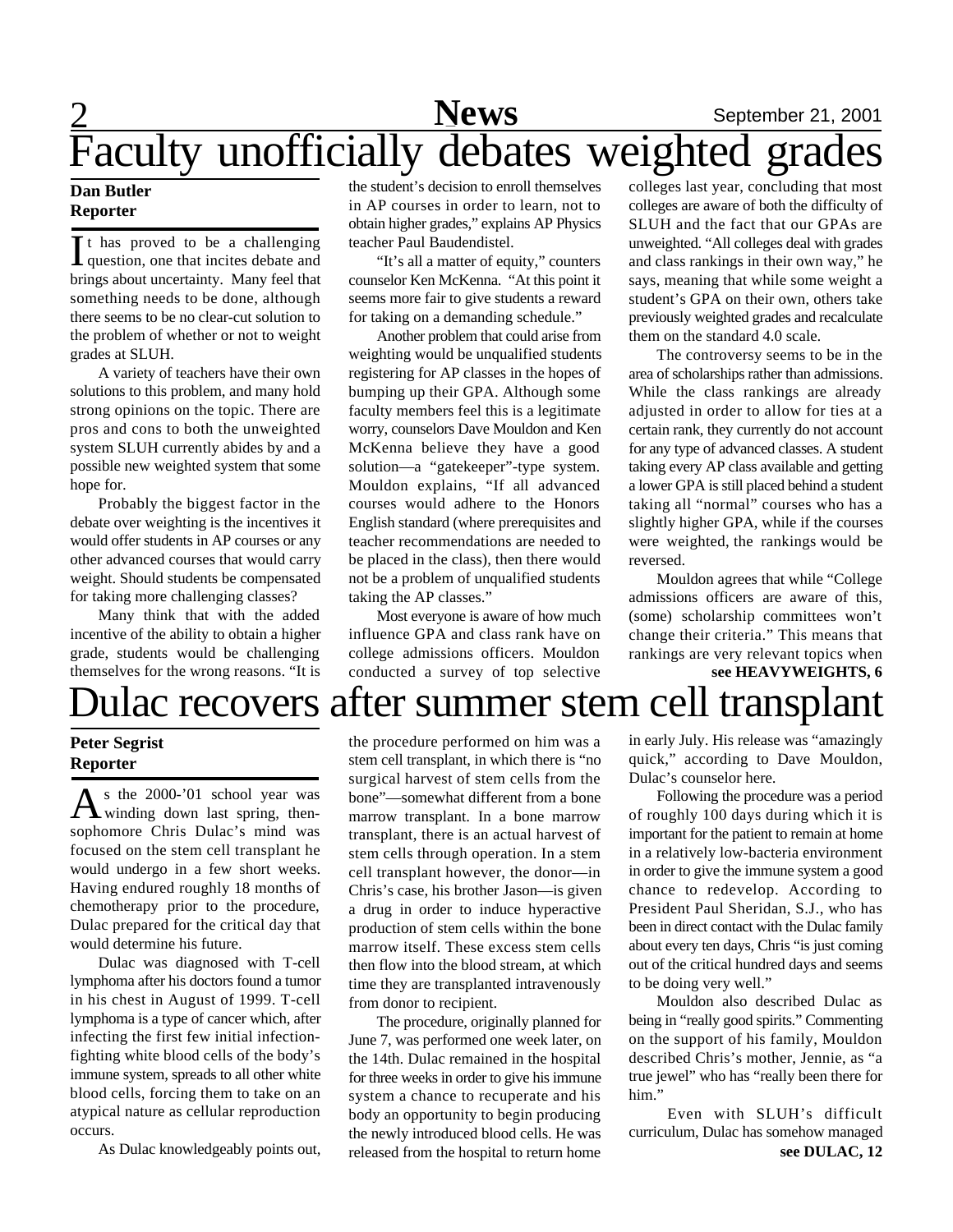# September 21, 2001 **Opinion** 3

# COMMENTARY KANE RESPONDS TO HARRISON'S PRAYER SERVICE

### **Brian Kane Core Staff**

This week, Fr. Harrison gave a prayer service which nearly<br>every SLUH student attended. During his prayer service,  $\Box$  his week, Fr. Harrison gave a prayer service which nearly Harrison discussed what has quickly become one of the top debates in the world—is it right for the United States to militarily respond to attacks against it?

In his ten minutes, Harrison laid down one point after another against war. By the end of his talk, it seemed as if any good Christian would be morally wrong to support military responses to the World Trade Center bombings. But as I walked out of the chapel that morning, the whole thing just didn't make sense to me. Maybe it was because I had yet to fully wake up, but as the day went on, and I discussed it with friends and a few faculty members, I became more aware of my opinions.

One of Harrison's first points was that President Bush has said that we are at war. He held a copy of the Constitution high in the air saying that Bush didn't have the power to declare war, and only Congress could do so. I fully agree with that statement. It's a fact that only Congress can declare war, and of course the President can't do it single-handedly. But has Bush declared war? Or is he merely trying to invoke patriotism into the minds and hearts of Americans? This war that Bush has "declared" is not a war on Afghanistan, nor is it a war on Osama Bin Laden. It is a war on terrorism. Terrorism is an abstract thing, and the country is fighting it just as each individual fights the temptation to do what is wrong. Then again, by the argument given against Bush's statement, one could criticize any president who has said that we're fighting a war against drugs. "Drugs" in that sense is also an abstraction, and the statement is a metaphor, just like Bush's.

Another major part of Harrison's speech was the comparison of September 11 to the day of the Oklahoma City bombing.

He noted that Americans didn't demand bombing raids on Michigan when we learned that Timothy McVeigh committed the crime. And rightly so, no action was taken against the state of Michigan. Did they commit a crime by raising a young man who at some point in his life would snap? This is why we haven't retaliated against Afghanistan by now. We are being fair in giving them the benefit of the small doubt. When we have conclusive proof that Osama Bin Laden was responsible for this, the country will be asked to turn him over. At that point, if they refuse, they are more or less saying that they agree with and support what he did, which makes them just as guilty. At that point, they would knowingly be harboring a murderer.

Harrison also noted that the people who sold McVeigh fertilizer or gasoline for his truck weren't arrested. They weren't arrested because they had no knowledge that they were indirectly aiding a crime. If that's the angle we should look at, then I'd like to know why the CEOs of United Airlines and American Airlines and the company that made the terrorists' knives aren't standing trial. I'd also like to know why we haven't shut down the flight school in Florida. Any sensible person can see that none of that has happened because those people aren't guilty, as they had no idea of the intentions of the hijackers-to-be.

It is my belief that there was no stopping those hijackers. They committed an act which they knew had no other outcome than their own deaths, and there are plenty more out there with the same mindset. When someone is so determined to do something that their own life isn't important to them, trying to negotiate is just a waste of time.

Finally, there is of course the cliched "turn the other cheek" argument. To my knowledge, the Catholic Church has no problems with self defense. On Tuesday, people slipped through what we thought was impenetrable security. We shouldn't point fingers at each other for that one. If we turn the other cheek and it happens again, the blood of those victims is on all of our hands.

## REA, '01, RESPONDS TO CRITICISM OF HOMEWORK

Dear Anonymous '04,

 Guess what? Your homework load will not change, you have to adapt and make the transition to handle the work. Making that transition is what prepares you for college. Preparing you for college is one of SLUH's jobs, hence the term "college preparatory school." The reason curved grades aren't given in the first week is because your freshman year was your period to make the transition from grade school into SLUH. In college you do not get a transition period. You get a piece of paper on the first day of classes with all of your assignments on it for the semester. You are required to read the textbook, write the papers, do other assignments, and have them all turned in when they need to be. If you are late or cannot finish it, the teachers say "too bad". The other thing about high school is that in your classes, it's a blessing in disguise to have a lot of graded assignments. The more grades you receive in a class, the less damage it does to your overall grade if you fail one of those assignments. Once you make the transition during your sophomore year, the rest of high school is much easier. Sophomore year is a make or break year for a lot of students.

I became overwhelmed, and dug myself into a very large hole with low grades, while other students managed their time, handled the workload, and made SLUH a much easier ride for themselves.

Brien Rea '01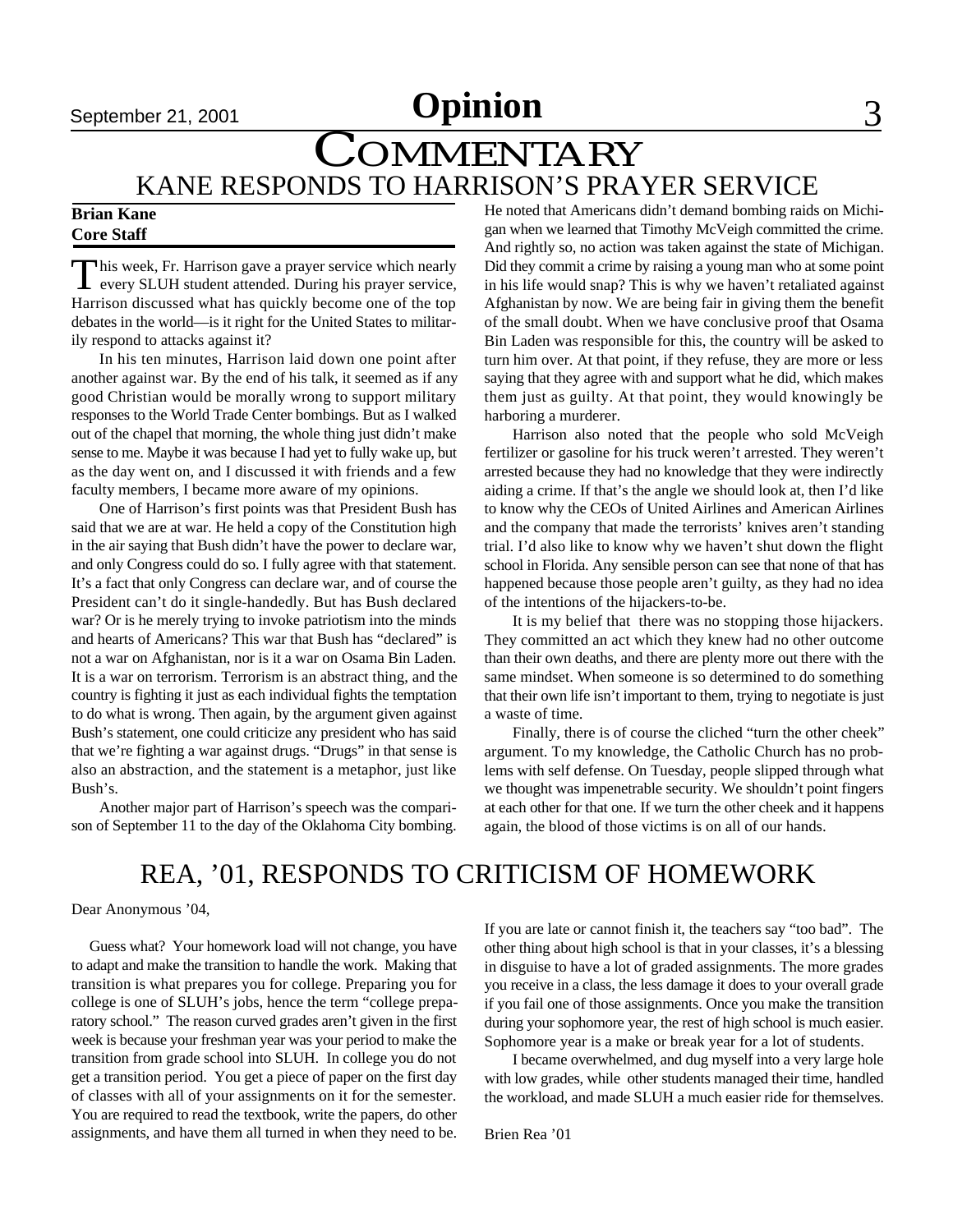4 **Sports** September 21, 2001

# DEMOCRATIC SOCIALIST CLUB PLANS STARBUCKS LEAFLETING Sports September 21, 2001<br>ETTERS TO THE EDITOR

To the Editor:

The Democratic Socialists Club will be participating in a global week of action against Starbucks this weekend on Saturday, Sept. 22 in the Delmar Loop and on Sunday, Sept. 23 at two different locations in Clayton. This campaign is the largest ever launched by a consumer advocacy group in the United States, and promises to be the first of several events that the Democratic Socialists will be involved in this year.

Starbucks extensively uses rBGH in its dairy products, a bovine growth hormone that St. Louis's own Monsanto created for the purpose of increasing the amount of meat and milk that can be extracted from one cow. This hormone has been associated with higher risks of cancer in humans. Our group demands that Starbucks remove rBGH and all potentially harmful genetically engineered ingredients from its food. Starbucks also refuses to seriously promote Fair Trade coffee and work to improve the wages and working conditions of their coffee plantation workers in Guatemala and other nations. The harvest of Fair Trade coffee, as it is called, is monitored by a third party organization to ensure that laborers are not abused, subjected to inhumane working conditions, or have their wages stolen. While Starbucks does

offer Fair Trade coffee as well as organic coffee (coffee which is free from genetically engineered or otherwise unnatural ingredients), these products account for only one tenth of one percent of their coffee sales. While Starbucks insists that the availability of Fair Trade and organic coffee is not such that they can seriously promote these products, outside research has shown this to be untrue. Our group demands that Starbucks begin to seriously promote these products and work to genuinely improve the wages and working conditions of the poor Hispanic people who harvest their coffee.

If you would like to help push these demands forward on Starbucks, feel free to assist our club in leafleting the above mentioned Starbucks locations. Just see Father Harrison or a club member for details. If you cannot help with leafleting, you can help by refusing to buy Starbucks' products until they meet our demands and by writing letters or making phone calls to tell them that you are doing so. For more information, visit www.organicconsumers.org, where you can also sign an online petition.

The Democratic-Socialists Club

## SEALS RESPONDS TO TUESDAY'S ATTACKS

My Fellow Classmates,

I cannot describe the feeling I had inside me when I watched CNN Tuesday morning, and watched the "secure" world I have always lived in disappear. Seeing the airliner streak across the New York skyline, then bury itself in an explosion of glass and flame as it struck the World Trade Center, is an image I will never forget, no matter how hard I try. How can one imagine a living person intentionally planning such a merciless attack on innocent civilians, going about their daily lives? This was not an act of war against a military force, as Pearl Harbor was. This was an action against Americans, simply because they live in a civilized, humane country that prides itself on freedom.

Thursday afternoon, news of another event struck me beyond belief. This event was not the evacuation of the Capitol, but rather the rally being held on Friday, encouraging people to sign

## SEMI TRUCK

#### (from 1)

Those students who managed to recieve a very high score without making the cutoff are sent letters of commendation for their efforts.

In the Class of 2002, 14 members were named as National Merit Semifinalists. Of those, 13 of them are still present at SLUH. 22 students were commended. While the number is low compared to other years, SLUH was tied for 5th in the state. Bannister was still happy with the results. As he said, "If you live by the numbers, you die by the numbers."

a petition against violent action towards the terrorists. Who could sign such a petition, I do not know. I wonder, with no success, how these rally members suggest we put an end to terrorism, and an end to the death and destruction that ultimately results from such acts of evil. I do not believe striking back at a time such as this is immoral, or going against Catholic belief. Self-defense is no sin. I would feel no remorse for the destruction of the evil in men like Osama Bin Laden, men who would kill fathers, mothers, husbands, and wives, simply because they live in America.

I know and pray that the United States of America will pull through such dark times as this, and I pray that we will not turn on each other, over matters such as military action. I pray for everyone in this country, and I know God will lead us through this dark cloud to the light that is always there. God Bless America.

Christopher Seals, '04

*Quote o' the Week*

*"No man is a true believer until he wants for his brother what he wants for himself."*

 *—al-Sunnah*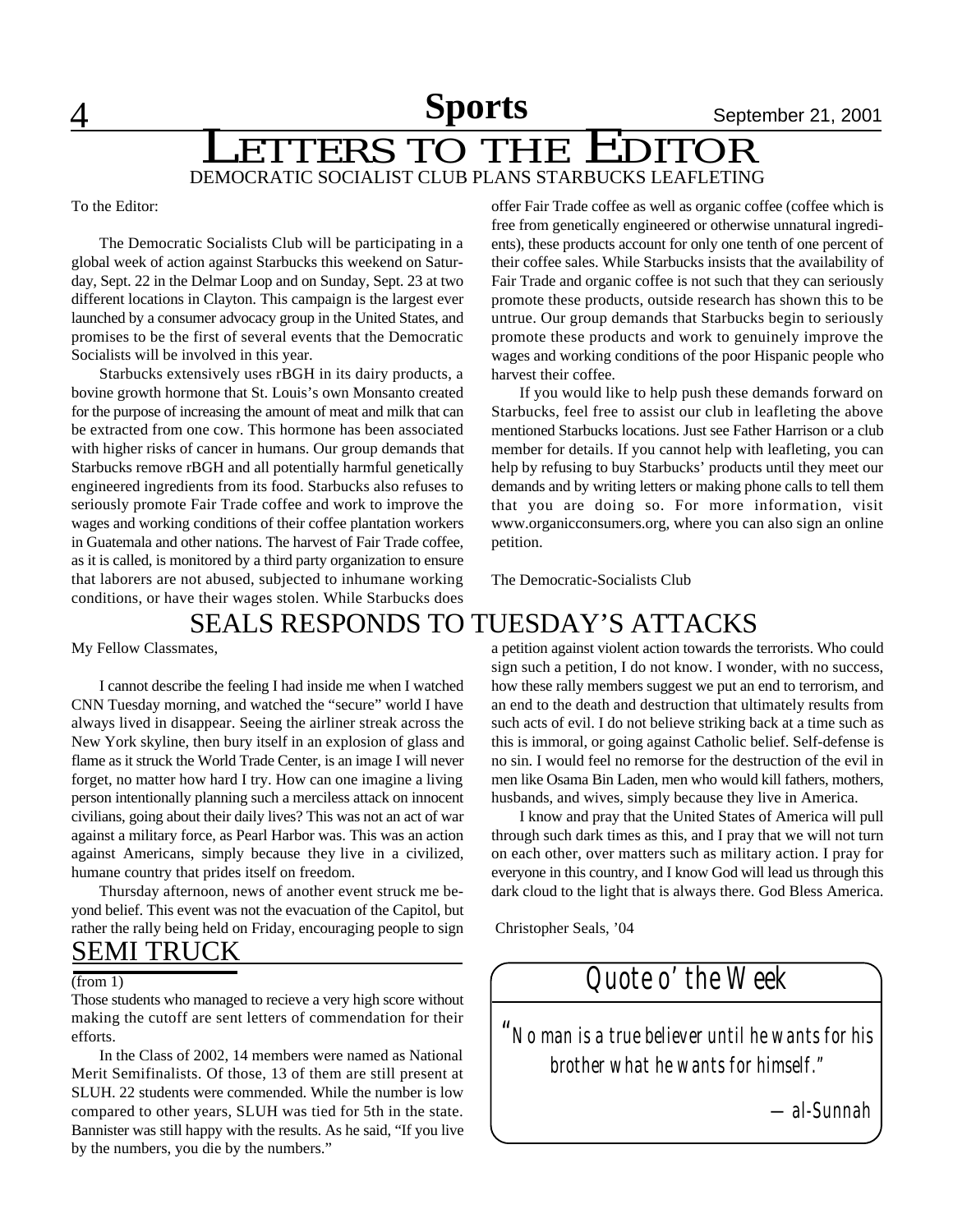### September 21, 2001 **Sports** 5 GAU ADVOCATES PATRIOTIC RESPONSE TO TERRORIST To the Editor: ATTACK STOREY REITERATES IMPORTANCE OF PEACEFUL To the EdreSPONSE TO ATTACK September 21, 2001<br>
LETTERS TO THE EDITOR

Last Tuesday's undiscriminating act of terrorism was cowardly, unjustifiable, and evil. I am just as saddened, frightened, and angry at this tragedy as any other American, but I am also saddened, frightened, and angry at the response that I have seen from the American people.

Americans all over are calling for blood, and demanding "justice." There has been talk of the United States bombing Afghanistan and other nations where anti-American terrorists may reside. President Bush made it clear that the United States will "make no distinction" between the terrorists who did this and the country that harbors them. If we take this course of action and launch a campaign of violence against Afghanistan or any other nation, innocent civilians will end up dead, wounded, or missing just as they did here in America after the attack against the World Trade Center. I fear that, as Andy Neilsen pointed out in last week's issue, America is adopting the same attitude that drove the fanatics who perpetrated this awful crime. We cannot allow any more innocent people to die as a result of this mess, even if they happen to be Arab Muslims instead of white Christians.

If we don't respond to this tragedy with violence, then what do we do? I submit to the people of this country that even if we were to eliminate every single terrorist on Earth tomorrow, the threat to American lives would still remain. It would not be long before America's violent, unsympathetic foreign policy would provoke the formation of new terrorist organizations with the same goals as the ones who threaten the citizens of this country today. President Bush called this catastrophe "an attack on freedom," and I feel that this is a gross oversimplification. Are we really expected to believe that these terrorists decided that they were going to launch an assault against American civilians because they despise the ideals of freedom and democracy? I strongly desire freedom, and they have been deprived of it for decades by the United States and other Western countries who intervene in their affairs and use violence to impose a pro-Western, pro-corporate agenda on the Third World. The United States endorses the violent suppression of Palestinians by the state of Israel, bombs Iraq on a daily basis, and exploits the workers and the environment of Arab nations by way of "free trade" agreements and even outright violence. Our country needs to halt its violent, exploitive, and interventionist foreign policy and work towards building peace and social justice in the Middle East and all over the world. The United States needs to reevaluate its foreign policy and how it affects the rest of the world. People all over the world need our sympathy, compassion, and prayers. They don't need our bombs.

Chris Storey, '02

September 11th, 2001 was a date which will live in infamy deep within the hearts of all Americans, but especially within the hearts of the relatives of the victims of these tragedies. As horrible a day as it was, and as angry as those terrorists made me, the response of my country made me so proud to be an American. One example of the drastically increased sense of patriotism was the outpouring of blood donations. Personally, I attempted to donate blood three times on Tuesday. Twice I was turned away because the buildings were filled to capacity and the third time I was informed there was a five-hour wait.

I have tremendous confidence in President Bush and our entire government and their ability to continue to lead the country through this time of chaos and to bring those responsible for the tragedies of Tuesday to justice. The goal of the terrorists was to weaken our country, but I think they failed. I am confident that our country is now stronger because of what happened on Tuesday. Out of this incident, I have gained a newfound respect for our flag and all that it represents. I pray that God is with the victims of these tragedies, their families, the rescuers, the terrorists and the leaders of our government. This has been a wake up call, and the United States can't hit the snooze button; we must rise up together and stand up for our freedom.

#### Mike Gau, '02

# *This Week in Prep News History*

### **Sep. 21, 1979 Volume 44 Number 4**

Exams for Freshman

"This past week the class of '83 was indoctrined into an established SLUH tradition: Mid-Quarter Freshman Exams. The grades are not placed on the student's permanent transcript, and have no effect on his grade point average."

### **Sep. 16, 1988 Volume 53 Number 4**

From the Forum page: SLUH Should Hire Security Guards "I suggest that SLUH hire off-duty police to patrol the area in question (between Kingshighway-Berthold) for an hour before school begins and an hour after classes let out." -Steven Aylward

#### **Week 4: Date Unknown**

SLUH Juniors featured on Letterman

"Mark Gunn, Mike Hamtil, and other members of homeroom 206 came up with the idea of Hal Gurnee day, in which juniors came to school dressed in Hal's Garb . . . . Hal Gurnee, producer of *Late Night* wears the same outfit every night: a blue shirt, tan chinos and brown loafers . . . . Ms. Whealon took a picture at noon rec . . . the picture was included in the tape of that night's show.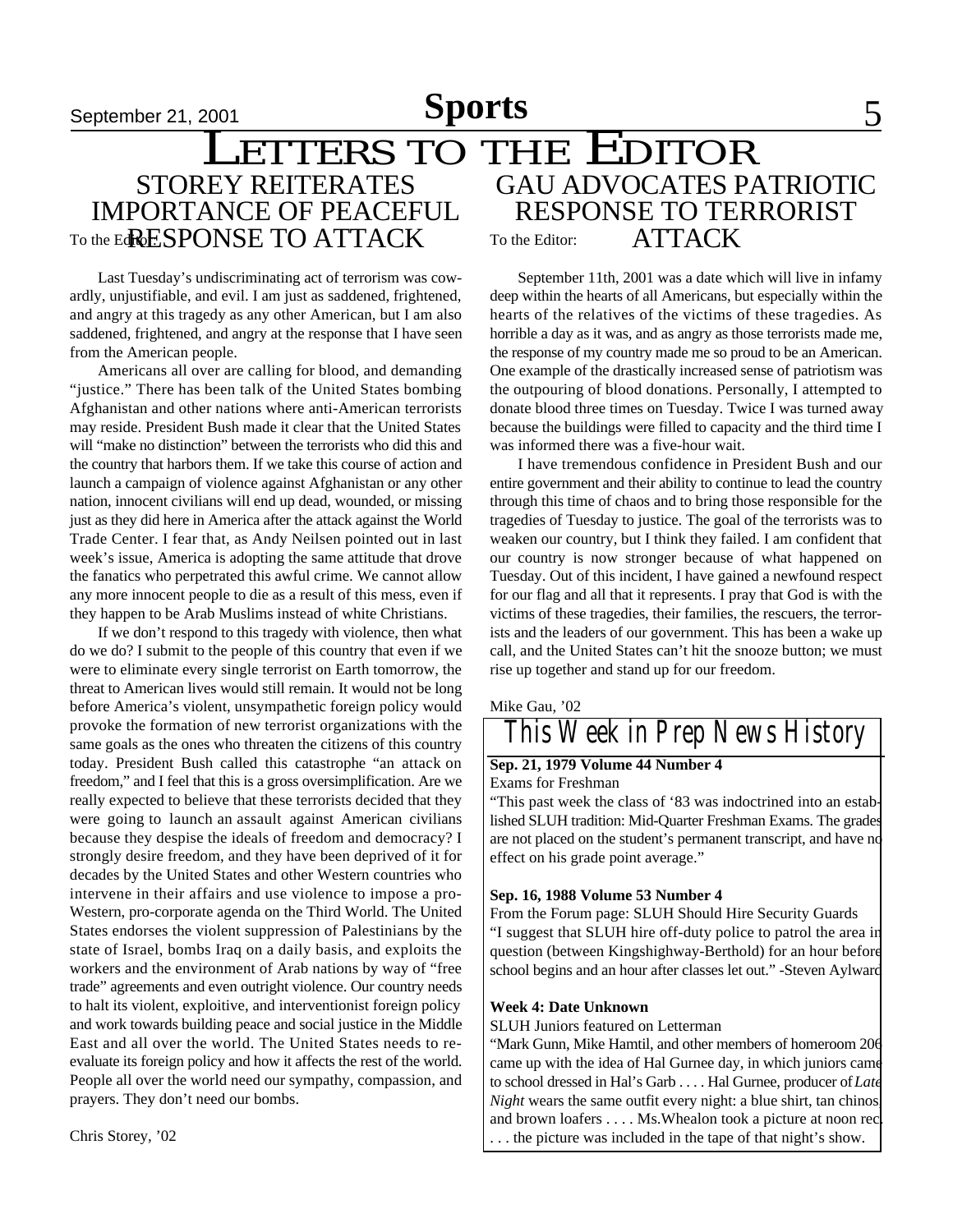## 6 **Sports** September 21, 2001 YWEIGHTS

#### (from 2)

discussing weighted grades. Admissions officers are aware of the fact that our ranks carry no weight, and while most students can rest assured that their college of choice will take the weighting factor into account, it is still somewhat of a gray area. Many scholarship committees refuse to take into account weighted versus unweighted rank when it comes down to categories like top ten percent of the class.

Some teachers, such as science teacher Charlie Busenhart, think that the situation is already taken care of: "Lower grading scales in classes such as Accelerated Chemistry take into account the difficulty of the class," he said dryly.

Baudendistel feels that any weighting would be unnecessary because grades are already "slanted in favor of the student," echoing Busenhart's point about the lower grading scales and pointing out that rankings that allow ties are already in effect.

English teacher Rich Moran and Fine Arts teacher Mary Whealon, along with Baudendistel, Busenhart, and others, all feel that a major difficulty would be deciding which classes to weight.

Both counselors and teachers wor-

# Security responds to Tuesday

### **Matt Hoffman Core Staff**

A t about 7:45 a.m. on Tuesday, Sep-<br>tember 11, United Airlines Flight 11 tember 11, United Airlines Flight 11 struck the World Trade Center, shortly followed by another plane. Before the day was out, the Pentagon was attacked in similar fashion, and another plane crashed outside of Pittsburgh.

Immediately following these terrorist attacks, SLUH security performed a perimeter check around the entire school, headed by Charlie Clark, director of security.

"We went around looking for any objects out of place," said Clark, "The entire school, every floor." Security paid special attention to the alley parking lot and construction site. Security "checked every car in the alley and street," said Clark. Clark also personally checked the construction site for pipe bombs.

In addition, extra guards were called in to be stationed at the Oakland gate and at the alley door.

"The guards required anyone entering the campus to explain what they were doing," said Clark. Any package coming into the school was checked personally by Clark.

"Some people may see (security's reactions) as overeacting, but bomb threats were called into New York. This was a

national emergency," said Plant Manager Patrick Zarrick following last Tuesday's security procedures.

Zarrick had already been collaborating with Clark to revise old emergency procedures before last Tuesday's events. Clark has been trying to "streamline" the emergency procedures.

"We're trying to get it as smooth as possible," said Clark, who has been revising the procedures since the beginning of the year. The old procedures required numerous people to be notified before any action could be taken. The new procedure allows designated people to take immediate action, including possible lockdowns or evacuations. "It's an ongoing refining process," noted Clark. "We have to be prepared for every possible disaster."

Currently, however, SLUH does not have a national emergency procedure. Zarrick and Clark are working to draft a procedure which would be based on the actions Clark took on Tuesday to secure the safety of the school.

The solid security effort, although not the primary reason for keeping students in school, factored into the decision made by Bannister and other faculty members. Zarrick summed up the decision by saying, "We felt that we had taken enough security precautions to keep school in session."

ried that, if grades for AP classes were weighted, students in non-AP classes might be more likely to take their classes less seriously.

Recently, Math Department Chairman Tom Becvar ran data on the top thirty-five students in the current senior class, adding weight for any AP classes taken. While no one's rank changed drastically, there was some shifting of positions.

A good example would be the student currently ranked twenty-eight, good enough for top 10.6 percent in the senior class. He has a GPA of 3.83, but because of his schedule, his new weighted rank would move him up to number twentyone. This shift may not seem significant, but it would be sufficient enough to place this student within the top ten percent, a criterion required by numerous scholarships.

Despite the fact that weighting is an important topic, no faculty vote on the subject has been attempted in over seven years. No change seems imminent, as the new data leaves both Becvar and Director of Admissions Mark Michalski on uncertain ground. Becvar explains that he "can see the positives on both sides, but right now it's hard to decide which way to go."

Michalski adds that he would like to see more data before any kind of change would be implemented.

## MANHOLE

#### $(from 1)$

ensure no future problems. It will cost the school about \$5,000 for the new sewer line. Administrators expect no further contract-related problems after the new pipe is completed.

Sweeney estimates the only other damage to the construction area is to the asphalt, as a result of the heavy machinery used for the excavation there. The area will be repaved after all of the excavation work is complete. On the excavation and construction, Sweeney said, "We are just about ready to close up the penetration in the wall."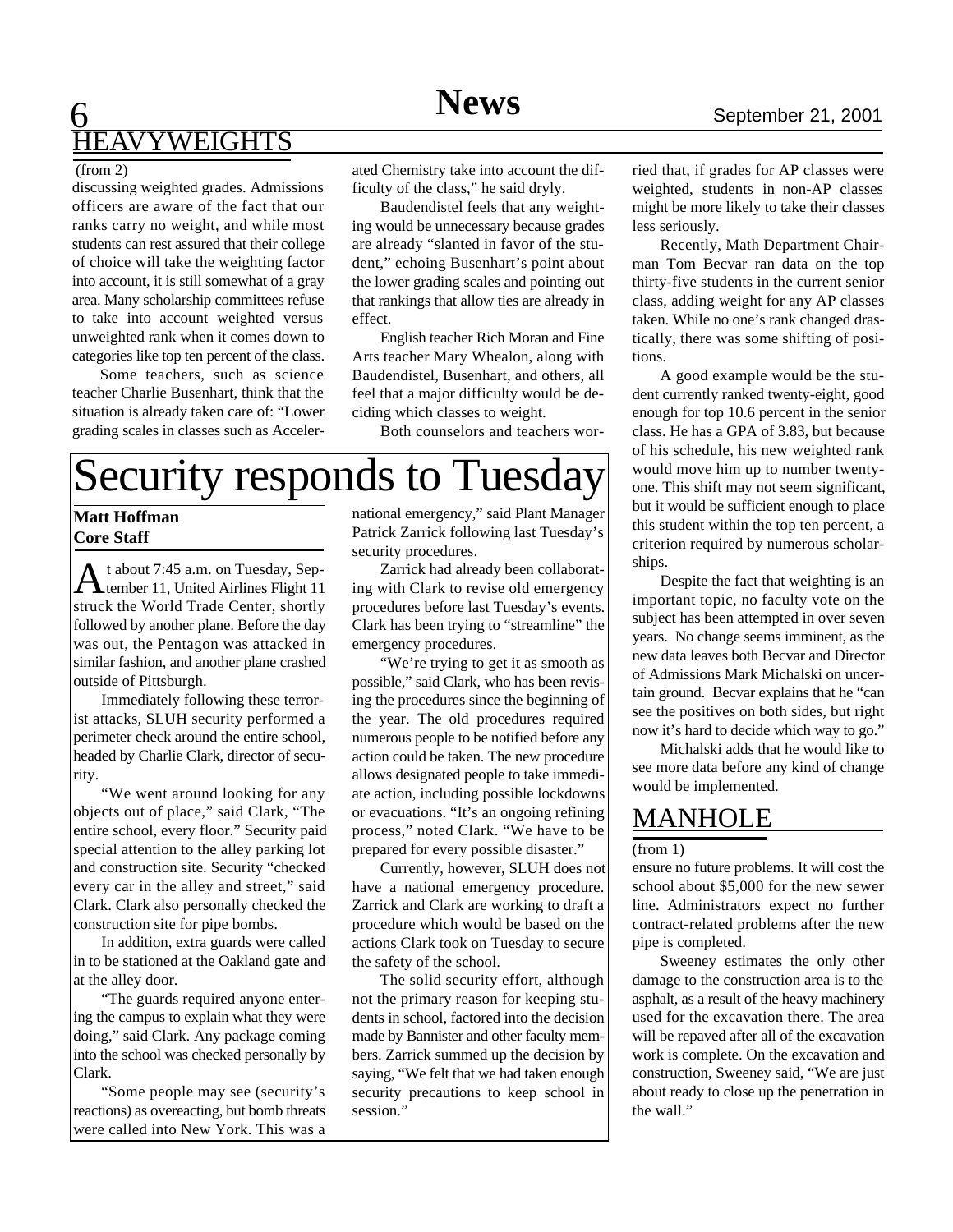# September 21, 2001 **Sports** 7 Soccerbills win two to improve to 5-3-1 *Team can't score in 1-0 loss to DeSmet*

### **Pat Steinway Reporter**

Even with the tragedy of last Tuesday's<br>terrorist attacks on New York and ven with the tragedy of last Tuesday's Washington, D.C., the sports world had to go on, and that it did last weekend when the Jr. Bills soccer team played against a tough DeSmet team. The week before, the two teams had played to a 0-0 tie, with neither team getting many opportunities to win the game.

Friday night's game in no way compared to the previous DeSmet-SLUH game, as both teams had many chances to run up the score. However, only one goal was scored, and unfortunately that goal was by DeSmet's Mark Taylor. Taylor dribbled down the right side of the field with Ian Mulligan in close pursuit and slid a low shot by goalie Steve Howenstein. "It was a good goal," said backup goalie Mike Kutz.

After falling behind 1-0, the Jr. Bills had several great opportunities to tie the game. Along with a couple of corner kicks, SLUH forwards hit the post a few times, but they never could actually score.

After the tough loss, the team knew they would have to quickly focus on Saturday night's game and release their offensive frustration then.

The Soccerbills showed their

against the helpless St. Dominic team by scoring a season-high four goals. Dan Hartwig netted two goals, Tom Winkler added a goal, and Kyle Banahan scored his first goal ever as a Jr. Bill.

Despite losing 4-1, the St. Dominic

soccer team made it quite an interesting game. In what seemed to be a a purposeful act, a St. Dominic player took defender Kurt Fiehler down from behind, injuring his knee. After that, tempers started flaring

> as junior Tim Baldes was given a yellow card for retaliating against the player who injured Fiehler.

> Mulligan was later given a yellow card for what he said was pulling a St. Dominic player's shirt. After the game, Mulligan said, "Even though we won, I am

still upset about Kurt's knee. There was no need for that." Fiehler now sports a knee brace and is out indefinitely.

Ending the week at .500, the team looked to play an unknown Jefferson City **see NET, 12**

# Hancock awaits Harrierbills on Saturday

### **Brian Gilmore Reporter**

Entering the Paul Enke Invitational at<br>Sioux Passage last Saturday, the Sioux Passage last Saturday, the XC-Bills anxiously awaited their chance to run with the best in the area. However, they never got the chance to chase after the first place trophy they were looking for.

In the warm-up jog before the race, Pat Leinauer came up short on his ankle, and was held out of the meet to prevent any further injury. Having battled an illness all week, John Parr was unable to finish, momentarily blacking out near the halfway mark of the race.

Already without Tipper O'Brien and Andy Skoksy, none of the four returning runners from last year's state team were left in the mix. However, the remaining varsity, led by new number one man Kyle Gonnerman, stepped up and prevented what could have been a disastrous day.

Paced by Gonnerman's 19th place

finish (17:45), SLUH's pack placed high enough to finish third out of a field that exceeded twenty varsity teams. DeSmet, at full strength, took a commanding victory, and Springfield Kickapoo narrowly edged out the Junior Bills for second.

When asked about being the number one runner on the team, Gonnerman simply said, "It feels pretty good. I was only trying to stick with Schaefer; I had no idea that I was going to be our top finisher."

Tipper O'Brien, the number one runner for much of last season, said, "Kyle should take some serious pride in being number one on this team. It's a really big deal, and he should enjoy the feeling and try to hold the position for as long as he can."

Rounding out the varsity at Sioux Passage were Peter Schaefer, Drew Noblot, sophomore Andrew Linhares, and Kevin Crean. These four finished within 30 seconds of each other, locking up a very respectable third place trophy.

Continuing their undefeated season, the JV team again overcame the absence of many key runners to defeat DeSmet and Parkway West and handily grab the win. Geoff Stewart, happy to be back running again in his first race after overcoming a bout with mono, finished in 4th place (18:46), with Matt Killiany, Kevin Mills, Boyd Gonnerman, and Sean McDonald rounding out the scoring five.

In the sophomore race, SLUH finished second behind a very talented group from Fort Zumwalt South. With Linhares up in the varsity race, the burden fell on Brennan Connor to lead the team. Connor performed beautifully on the tough course, running an 18:30, good enough for 6th place.

"Without Andrew, I knew I would have to step it up and set my own pace if we were to do well as a team," Connor said, "and I'm very happy that we were able to run so well. That course really is rough, though. My quads were burning **see, POWERWALK, 8**



offensive prowess game against DeSmet.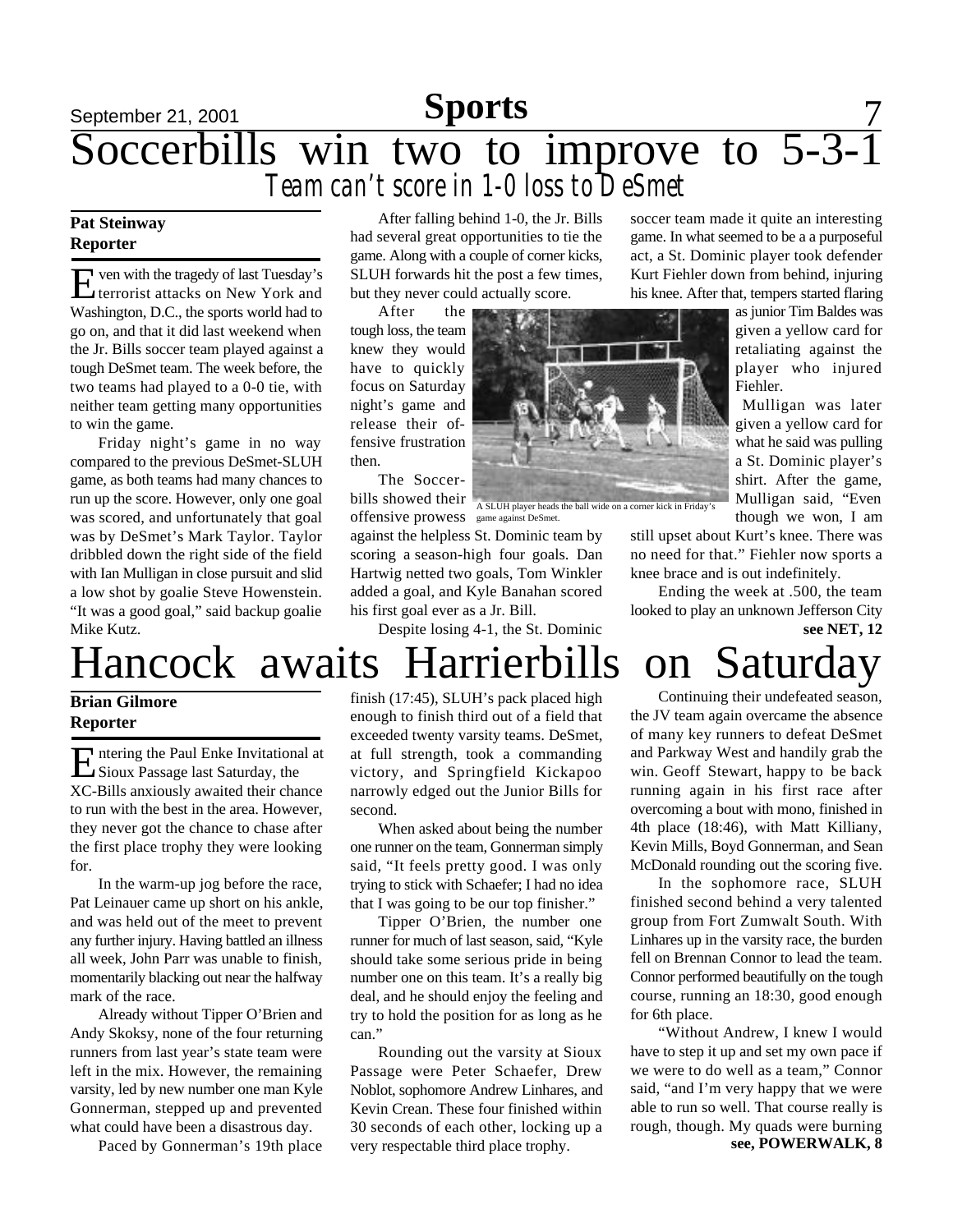# 8 **Sports** September 21, 2001 Footbills defeat Chaminade in first MCC match

### **John Stewart Reporter**

Despite the terrorist attacks last<br>Tuesday, the Jr. Bills' football espite the terrorist attacks last season continued as Chaminade traveled to the stadium last Friday night for their MCC opener. Before the start of the game, the players, coaches, and fans participated in a prayer and a brief moment of silence to honor all of the people involved in the tragedies.

"It was nice to have such a good crowd on hand pay their respects to the men, women, and children who perished last Tuesday in New York and Washington D.C." said head coach Gary Kornfeld.

Soon after, the fans extinguished their candles, and the players prepared to play in an important conference match up.

The early part of the game was reminiscent of the first two games of the season, in that the Footbills got off to a fast start.

The Jr. Bills wasted no time in getting a quick lead; on just the third play from scrimmage, quarterback Dossie Jennings, who completed 8 of 12 passes for 200 yards and 2 touchdowns on the night, hooked up with Tim Boyce on a ten-yard pattern across the middle. Boyce avoided tacklers as he burst towards the sideline. After outrunning the secondary, he flew down the field and into the end zone for an 80-yard touchdown. Brad Johnson's PAT was successful and gave the Jr. Bills an early 7-0 lead.

"Dossie hit me in stride and (Brad) Drakesmith made a huge block," said Boyce. "After that it was nothing but daylight."

The defense came to play as always against the Flyers. Linebackers Craig Schlapprizzi and Joe Finney dominated Chaminade's running attack, combining for 26 tackles and 5 assists. Good interior line play by juniors Kevin Steffens, Phinney Troy, and Chris Price allowed the linebackers to run free to the ball carriers all night.

For the rest of the first quarter and the

better part of the second quarter, the U. High offense moved the ball fairly well,

but penalties kept the unit from putting any more points on the board.

"We need to cut down on the penalties," said Kornfeld. "However, it is nice to be 3-0 and say that there is room for improvement."

With less than **Mike Klevorn undercuts the Chaminade quarterback** four minutes to go in **while Mike Petit races to cover.**the first half, the Jr. Bills put together a mistake-free drive and attempted to go up by two touchdowns. With 2:39 to go, Chris Finney took the handoff from Jennings and ran outside off the left tackle. As soon as he made it through the first line of defense, he ran unscathed into the end zone from 14 yards out to put the Jr. Bills up 13-0. The PAT by Johnson was no good, and the Footbills went into the locker room with a 13-point lead.

It was the Flyers' turn to receive as both teams came out to start the second

## POWERWALK

(from 7)

like none other coming up Manmaker the second time."

With Sioux Passage out of the picture until Sectionals in late October, the team shifts its attention to this weekend's prestigious Hancock Invitational. It's the biggest invitational of the year, and is run on a championship-style course at Jefferson Barracks Park. Teams come from all around the state, and state powerhouse West Plains has a history of racing there.

The varsity race will be stacked with serious talent and large numbers, but the Harrierbills again have their eyes set on the top. With another week to heal their wounds, Parr and Leinauer are ready to go and the entire the team is fired up to compete.

"We're going to have a lot of fun out

half. Needing to put some points on the board, Chaminade came out aggressively,

> but the SLUH defense remained strong. With excellent open field tackling, the Footbills were able to hold the Flyers on third down, and the Flyers were forced to punt. Chaminade's punter boomed a low kick to Mike Pettit, who

gave the Jr. Bills good field position with a 16-yard return.

Key catches by Brad Drakesmith and Joe Devine, who had 5 catches for 94 yards, propelled the offense down the field. The team has had good red-zone efficiency so far this season, and this game was no different. From four yards out, Jennings powered his way up the middle into the end zone, marking his third consecutive game with at least one rushing touchdown. Jennings hooked up **see PIG, 11**

there," foretold Gonnerman.

When asked what he'll be doing in what will likely be his last race as a spectator, O'Brien said, "I'll be on a rampage out there, runnin' around cheering everybody on. I don't know what the meteorologists are calling for, but I'm forecasting the SLUH XC boys to be stirrin' up quite a storm!"

If your idea of cross country is a bunch of scantily clad runners racing around an empty park, you're only half right. The garb remains the same, but you'd be shocked at how many people turn out to SoCo's own Jefferson Barracks for this meet.

The JV race begins at 10:15, and the Varsity race kicks off at 12:00. For more, log on to the new home of SLUH XC, www.sluh.org/xc/xc.htm.

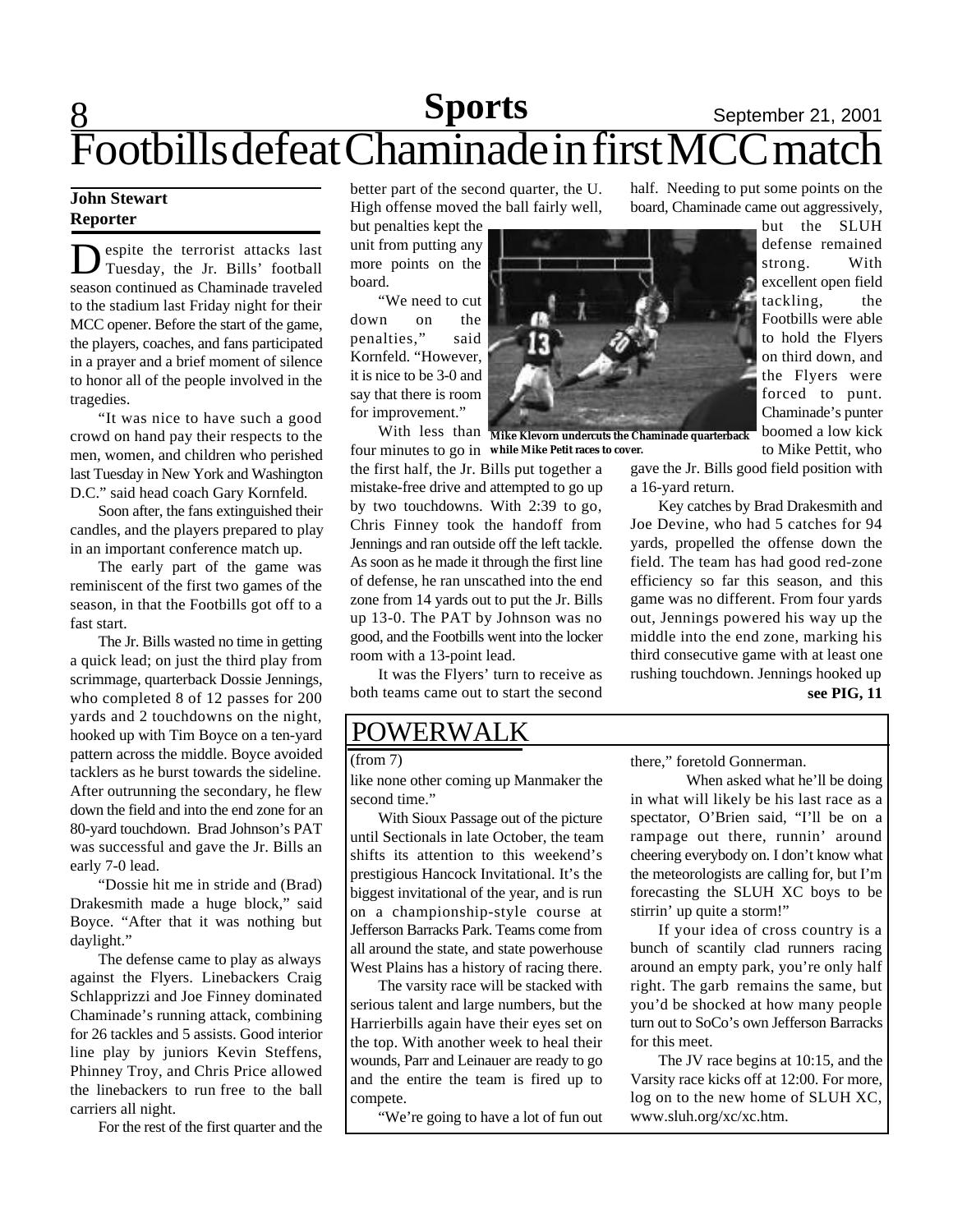## September 21, 2001 **Feature** 9 Neighbor of SLUH junior survives tower attacks *Kevin Whitehead was on the 56th floor when the planes struck* **Feature**

*Editors' Note: Although this feature involves the SLUH community only tangentially, the Editors felt it was powerful enough to merit inclusion.*

### **Rico Bertucci Reporter**

On Tuesday September 11, just about the time SLUH junior Phil Rodriguez crossed the Missouri border on his way to zero hour, I hit the snooze button on my alarm clock and our neighbor

Kevin Whitehead, 33, of Belleville stepped out on an elevator onto the 56th floor of Tower Two of the World Trade Center. Less than two hours later Whitehead, on his second day of a business trip, would find himself in the midst of what would be the largest terrorist attack on American soil.

Whitehead and his boss were in a meeting when a screaming sound "like the fighter jets at the VP Fair air show" interrupted them. "Then I heard what I thought was a sonic boom," recalls Whitehead. "Outside the window we could see flames and smoke coming from all around. Tons of papers were sucked out of the building. It looked like it was snowing."

Back in Belleville, Whitehead's wife, Lisa, had just driven their daughter Lindsey to Blessed Sacrament elementary school. Her morning plans of cleaning, grocery shopping, and taking her daughter Lauren to preschool drastically changed after a frantic phone call



**Whitehead and his aunt embrace after his return from his harrowing experience in New York.**

from her husband. He told Lisa that a bomb had gone off in the other building, but reassured her that he was okay. Lisa Whitehead remembered, "I thought it was a joke, then I realized by the tone in his voice that it wasn't." She received a second phone call shortly after the first, saying that Whitehead was going to evacuate. She heard women screaming in the background as they witnessed victims jumping from the first tower. Just after hanging up, she flipped on the TV and watched, horrified, as the second plane collided with center floors of Tower Two. She recalled the moment saying, "my heart sank to the ground." She remembers talking to a family member: "I said I knew he was dead." After her initial reaction, her next thoughts were, "If I don't hear from him, I need to find some way to get there."

 Whitehead recounted a public announcement inside his building proclaiming that Tower 2 was secure, followed by a second announcement that said Tower 2 *appears* to be secure. Whitehead, a Morgan, Stanley, Dean Witter & Co. trainer, summed up his thoughts by saying, "The word "appears" is often used when someone doesn't know what he's talking about." He knew then that he wanted to get out of there. After calling home, Whitehead and his boss headed for the stairwell. Just as he reached for the doorknob, the jet crashed into his building. He

remembers almost losing his footing but not quite falling and not quite being able to reach the doorknob. He saw ceiling tiles falling in behind him and hurried into the stairwell.

The stairwell became incredibly crowded but remained amazingly orderly. Things were tense but there was no pushing or panicking. Some women were falling on the steps, so on every landing he could see a pile of highheeled shoes. People were helping each other. A sort of system developed on the way down. "When things got backed up and we needed to stop to avoid a domino effect someone down below would yell out hold on and it would get passed by everyone all of the way up. In a little while you would hear go and this would get passed up," explained Whitehead.

Although witnessing the scene first hand, Whitehead actually had much less information than we had many miles away. He envisioned that terrorists had planted bombs

and imagined a sequence of one going off about every five floors throughout the building. Because he was so high up and the stairwell traffic was often stopped, he doubted his ability to get out alive. He had tragic thoughts of what his wife and family would have to endure. He wondered if he was spiritually prepared to die. He had thoughts of heaven and wanting to get there. He remembers repeating two prayers over and over with almost every step: "God forgive me for my sins, and God please let me see Lisa and Lindsey and Lauren again." He also remembers thoughts of family, thinking at one point that he was going to mess up his sister's wedding on Saturday with his funeral.

Whitehead took comfort in the fact that it seemed that the stairwell was airtight. It was hot and muggy, so he hoped they **see WHITEHEAD, 11**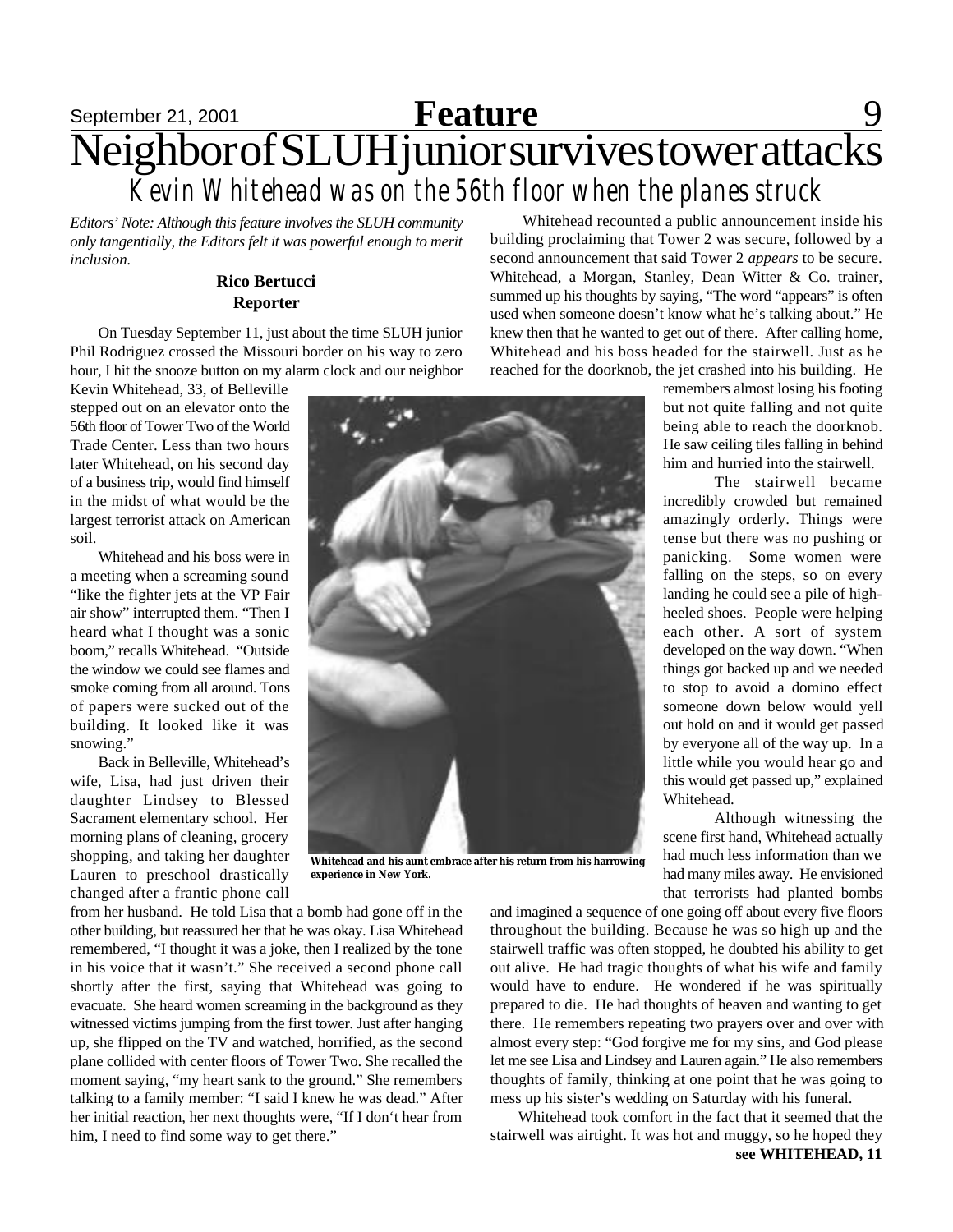# Tuesday, September 11: Three SLUH responses

### **Andy Neilsen Editor in Chief**

When the World Trade Center collapsed on Tuesday, Sept. 11, most of us watching the news and seeing what happened could only think of the thousands of strangers that would be injured and killed, not pausing to think that our friends or family members would be injured. For some SLUH students and faculty members, however, that thought was much closer than we might think.

Sophomore John Rhoda saw the World Trade Center collapse and at first could not believe his eyes. "At first it doesn't seem real; this stuff only happens in movies," he recalled. Though he did not know where she was at the time of the collapse,

Rhoda's sister Mary Grace was in her New York City apartment on 70th street, only a mile from the World Trade Center.

Rhoda's sister is a volunteer teacher at St. Aquinas High School in Brooklyn, though classes had not begun yet. When the buildings collapsed, she was forced to evacuate the city with the nun that was hosting her and three other volunteer teachers that were living together. After leaving the city for two days, returning on Thursday, Rhoda's sister found her apartment filled with rubble, smoke, and dust from

the towers. In their haste to leave, they hadn't even had time to close the windows.

The enormity of his sister's danger only hit Rhoda after he had watched the news in class. Rhoda says that this realization "makes (the attack) more personal, not just something that happened in a different part of the country.

"War is basically inevitable," Rhoda said. "We can't let them get away with it."

Rhoda also believes that the U.S. should "punish" those countries who have harbored Osama bin Laden, if he is in fact the perpetrator of the bombings. "(Those countries) know that they are doing wrong," he says.

Faculty members too had loved ones in New York. English teacher Terry Quinn, who noted that he has many friends from Washington University living in New York's financial district, had many people to worry about. Quinn tried calling his friends' cell phones, but almost every line of communication to New York City was down at the time. Luckily for him, a friend who was near the World Trade Center at the time sent e-mails to all the people he knew, periodically telling of the people that he knew were okay.

Quinn recalled the mood in the school when he heard of the attack. He went to the Theology office to watch, remembering that "everyone was silent" when the World Trade Center towers fell down. Quinn said that the event first became a reality in his mind when he saw the camera shot of the towers burning. The television showed a view from a high building in uptown New York, looking past the Empire State building and onto the towers. "I've seen this view, but never all the rubble," Quinn remembered. One of his friends has an apartment in almost the exact location from which the shot was taken.

Quinn said that he was not immediately worried for his friends, but during the day he kept adding to a list of people that he knew in New York City, hoping that they were not nearby when the planes hit.

In terms of international action, Quinn expressed his difficulty in deciding what an international response should be. "Everything I've believed has always been in non-violence...(but)

*"There's a confidence we all have that everyone we know is okay, that everything is going fine. For a while there I didn't have that confidence."*

in the wake (of the attack) a part of me thought that naive." Quinn explained that he has been opposed to American imperialism and "international bullying," but now does not want to be associated with the victims of this bullying, given the methods that they have resorted to. Quinn says that he is "stuck in the sense that I can't find a solution" to the problem.

Another student, junior John Schrank, had a frightening experience with a relative in the New York area. Schrank's father had been out of town on a business

trip. Because these trips were normal for his dad, Schrank didn't realize that his father could have been in New York when he first saw the news. Ten minutes later, however, Schrank realized that his dad had made plans to visit the financial district of New York. Schrank described himself as "very concerned" when he realized that his dad could have been a victim of the attack. After trying unsuccessfully to contact his mother in St. Louis or his dad's company, Schrank went to the chapel for the prayer service, and stayed there for a while after.

Schrank finally went to the counseling office, where he learned that his dad had actually not been in New York, but was planning to go the next day. Though his dad was not in the area, Schrank certainly felt the effect of such a close call.

He says that his concern about a family member in this incident "definitely altered the way I look at things." Even with his concern about his dad and the danger he feels for the U.S., Schrank is still opposed to bombing countries, though he says he hasn't thought about the possibility of war. Schrank mainly feels that his illusion of security is effectively gone.

"There's a confidence we all have that everyone we know is okay, that everything is going fine. For a while there I didn't have that confidence." No one in the country can disagree with Schrank's sentiment. The only decision left is how to address a proper way to return that confidence.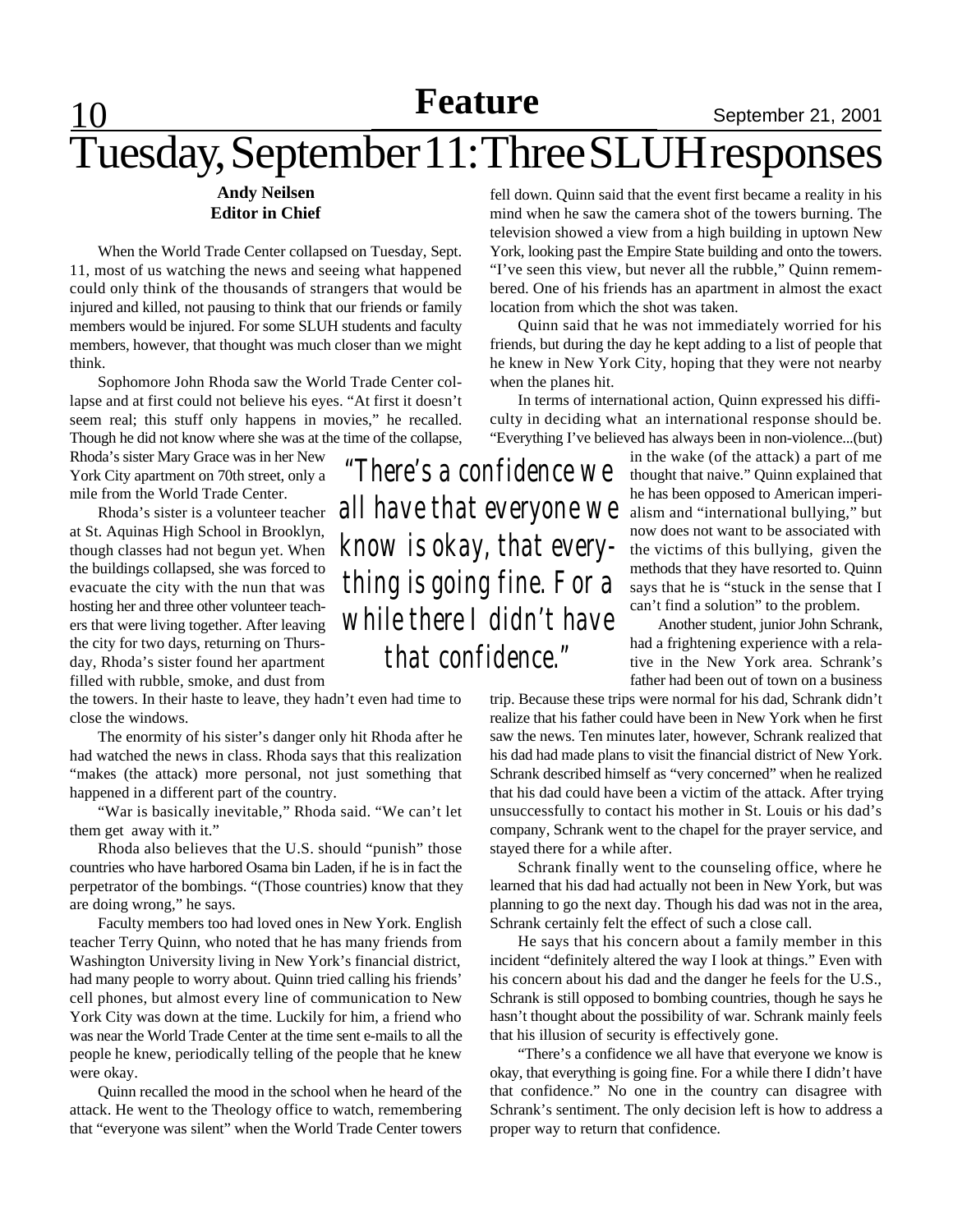### September 21, 2001 **Feature Feature** 11 WHITEHEAD

#### (from 9)

were safe from drafts that would bring the fire toward them. After several flights of descent he began to notice a faint fuel like smell which he likened to the smell of jet engine exhaust fumes that enter through the ventilation system when a plane is on the runway. Whitehead began to feel optimistic as he reached the lower floors, but when he reached the mezzanine, saw the flaming debris, broken glass, and smoke and was ushered down to the underground levels of the building, he became uneasy.

One face that he says he will never forget was the face of the young policewoman stationed at the exit into the outside world. She made eye contact with Kevin and directed him to "Move swiftly outside and *do not look up*." Whitehead did exactly as she said and as quickly as possible headed across the street with his boss and kept moving away from the building. He realizes now that if she continued to aid in the evacuation, she probably didn't make it.

Lisa Whitehead had spent almost an hour agonizing over what appeared to be her husband's death when she received good news. Whitehead phoned to tell her that he had made it out and was using the phone of a local shopkeeper. Once again, minutes after Lisa Whitehead said goodbye to her husband, her mood was jolted as she watched Tower One collapse. As she watched the TV she had no idea if Whitehead was near the building. She described feeling like her husband was in an unending struggle: "It was like Kevin was running away from the terrorists but he just couldn't run fast enough."

Whitehead estimates his time evacuating the building at around 40 minutes. He had placed the call to his wife sometime during his walk toward the Hudson River. Whitehead had turned toward the Chelsea Pier to escape the enclosure of the tall buildings; from there he boarded a large dinner cruise ship that was transporting people across the river to New Jersey. Once aboard the ship, at about 2 p.m., he looked back for the first time. He was shocked to see that the twin

towers were gone.

Whitehead described his frame of mind during the evacuation as unemotional, focusing determinedly on the job at hand—surviving. After his brother from Detroit picked him up, his emotions caught up with him. During the trip home, traveling through tunnels was traumatic, and at the fourth tunnel he pulled over and broke down.

A family member awaiting Whitehead's arrival on Thursday said that in a phone conversation Whitehead had said that he just wanted to get back home to see his family and his American Flag.

Family, neighbors and friends all gathered in front of the Whitehead house Thursday around 5:30 pm with banners, signs and balloons. American flags flew up and down the street as we welcomed him home. On his emotional arrival it was obvious that this event would mark his life forever and that he was ecstatic about being alive, returning home, and seeing his family again.

Whitehead's second grader Lindsey, in response to the TV cameras and media attention, asked her dad, "Are you famous?" Lisa Whitehead speculates, however, that Lindsey would like things to be back to normal. Says Lisa, "Right now she would rather ride her bike than watch her dad on TV." The girls, back to playing in the neighborhood, are looking forward to spending time with their dad without having to share him.

Whitehead said that sharing his experience has helped him to deal with it. He describes his survival as a second chance and says that he now has a new outlook on life: "Things that bothered me once won't seem like such a big deal now. I won't get as excited when the kids don't make their bed!" He also described a desire to make every day count: "I will have a new appreciation for every day and will try to live life to its fullest."

Whitehead supports military action against the terrorists, their organization, and people who help them, but wants to avoid the loss of civilian lives.

With all of the intense emotions that Whitehead has experienced since Tuesday, he is dwelling now not on anger, grief, or details of the attack, but on all of the good that he witnessed around him in the chaos. "I know that New Yorkers might have a reputation of being cold and unfriendly, but they are great and caring people. Everyone was helping everyone else. I am really proud of humanity."



### PIG

(From 8)

with Chris Finney on a two-point conversion to give the Jr. Bills a 21-0 lead.

In the fourth quarter, the Jr. Bill offense used ball control to secure the victory. They were able to eat up a significant amount of time running the ball with Jennings and Chris Carter. However, the Flyers were able to get on the scoreboard when Brian Biciocchi scored from one yard out.

After a failed onside kick and a SLUH punt, Mark Duvall secured the victory as he intercepted the quarterback's pass and darted down the sideline and into the end zone for a 69-yard interception return with 11 seconds remaining in the game.

"I saw the quarterback's eyes, anticipated the throw, and made the play" said Duvall.

Duvall's touchdown gave SLUH a 28-7 victory over Chaminade. The team is 3-0 overall and 1-0 in the MCC.

"I was very happy with the victory starting off the MCC schedule," said Kornfeld. "It's always nice to win a game that's played in a playoff-like atmosphere."

The Jr. Bills will continue their conference schedule as they travel to Vianney to play the Griffins tonight at 7:00.